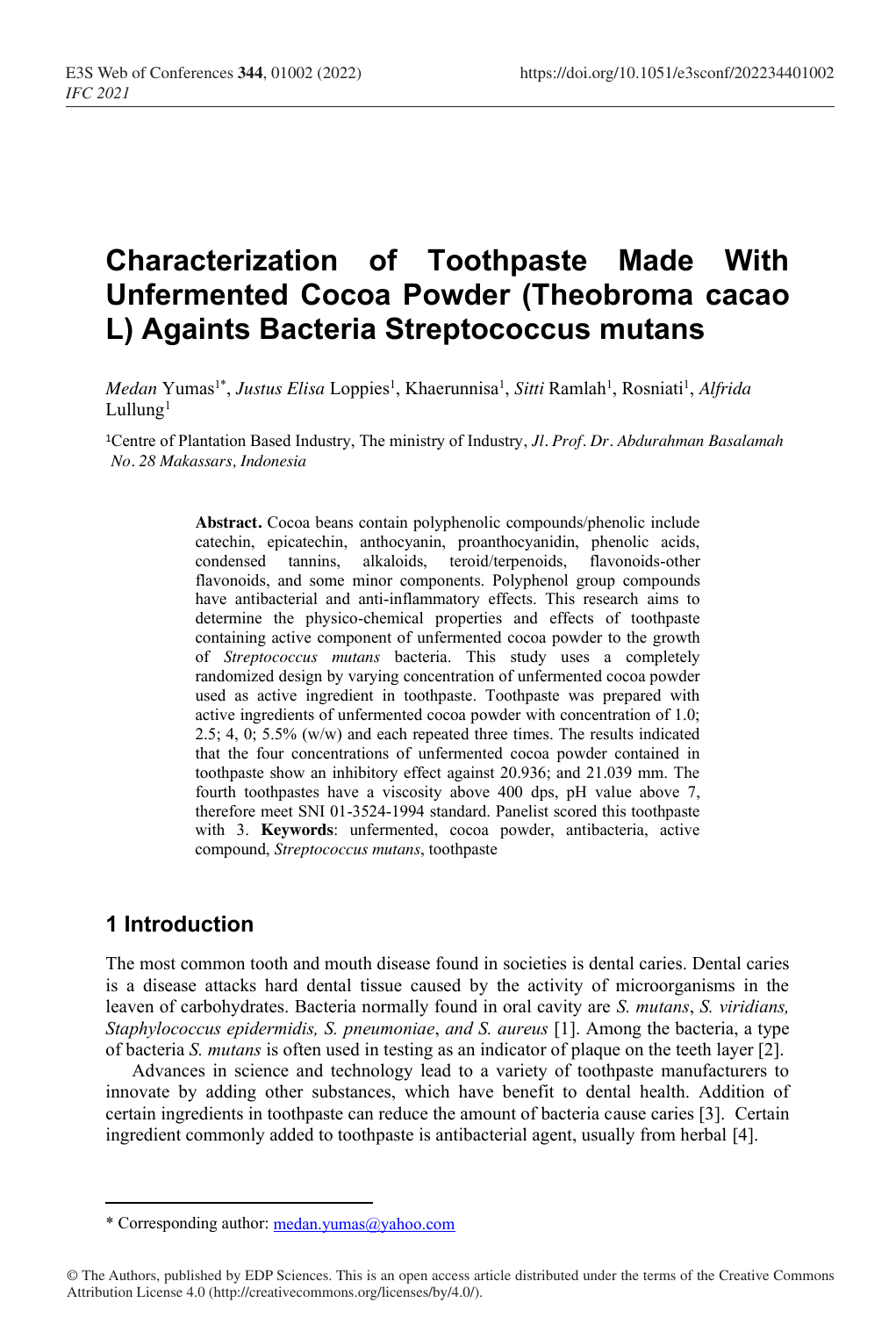Research on toothpaste made from natural or herbal active ingredient has been widely reported, such as tea leaves toothpaste, betel leaves toothpaste, gambier toothpaste, bay leaves toothpaste, ginger toothpaste, cocoa pods toothpaste and others. However, research toothpaste that uses active ingredients from unfermented cocoa powder as inhibiting the growth of bacteria S. mutans still not been done. Toothpaste in the market generally contains fluorine in the form of sodium fluoride, stannous fluoride, and sodium monofluorophosphate as antibacterial active component that works to inactivate enzymes in bacterial cells. Anti-bacterial ingredients that are commonly used to control plaque include phenol, hexetidine, fluoride and chlorhexidine [5]. However, the use of toothpaste with high fluoride concentrations is not recommended because it can cause side effects such as tooth enamel fluorosis [6].

One effort to reduce the negative impact of the use of fluoride in toothpaste is to use natural or herbal active ingredients. The return of attention to natural active ingredients known as back to nature regarded as beneficial. [7]. showed that the use of natural materials can reduce the side effects of chemicals on the body; therefore, the addition of natural ingredients in toothpaste can support the dental and oral health services

Cocoa beans contain polyphenolic compounds / phenolic include catechin, epicatechin, anthocyanin, proanthocyanidin, phenolic acids, condensed tannins, alkaloids, teroid / terpenoids, flavonoids-other flavonoids, and some minor components [8], [9]. Cocoa beans contain polyphenolic compounds 12-18% of the dry weight. Approximately 60% polyphenols is flavonoids prosianidin compounds, catechins 33-34%, 23-25% leukosianidin and has antibacterial and antioxidant activity [10]. In the fresh cocoa beans are found prosianidin containing 2 to 10, also called prosianidin oligomer, but it contains polyphenols such as quercetin and glycosides form [11]. [12], reports a compound from the class of polyphenols found in all plants have antibacterial and anti-inflammatory effects

Research in Japan found that the extract of cocoa beans have an antibacterial effect in the mouth and effectively prevent caries. Alleged active ingredient extracts of cocoa beans is possible to put into toothpaste as a supplement [13]. Based on the research conducted by [14], states that the test based on the qualitative component of the extract of cocoa bean turns cocoa beans contain tannins, polyphenol, flavonoids, alkaloids, and steroids which is one of the active components that can be utilized in oral health.

This study aims to determine the physicochemical properties and effects of toothpaste containing the active component of unfermented cocoa powder on the growth of Streptococcus mutans bacteria

# **2 Methodology**

#### **2.1 Material**

Raw materials used in this study are unfermented dried cocoa beans obtained from Luwu, South Sulawesi, n-hexane (technical), Whatman filter paper No. 41, calcium carbonate (CaCO3), gum arabic, texapon, glyserin, methyl paraben, sorbitol, NaCl, aquabidestilat, sodium benzoate, and saccharin.

#### **2.2 Equipment**

Equiment used are separating funnel, digital scales, petri dish, measuring cup 1500 ml, glass rod, universal conching, hydraulic press, sieve mesh 200, winnowing, blender, stainless steel pot, mixer, gas stove, capillary tube, pencil, cutter, ruler, FT-IR (Perkin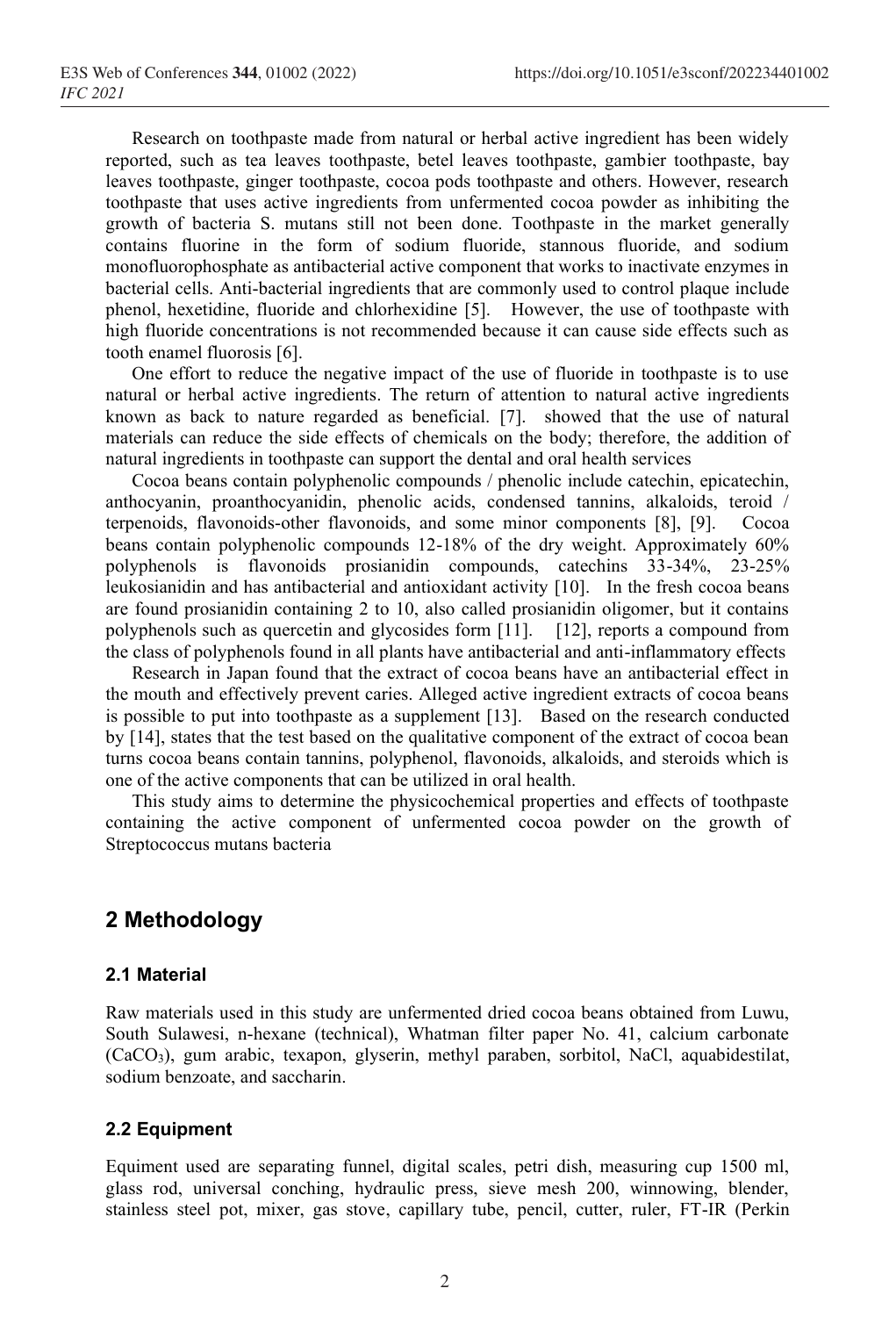Elmer), GC (Agilent 6890)- MS (Agilent 5973 Inert MSD system), oven (Venticell 404 and 222 MMM medcenter GmbH D 82152 Germany), centrifuge (Hettich), vortex mixer (Barnstead International), ultrasonic (Elma), AAS Contra AA 700), hot plate stirer (Cimarec II), incubator (INB 500), vortex (Maximix II Thermo), pH meter (Brench top pH meter GLP 21 CRISON), waterbath (HH6 PRC), plastic, test tube (Pyrex), petridish (Pyrex), digital pH meter, scales capacity of 5 kg, analytical balance (Sartorius) and ose needle.

#### **2.3 Research Methods**

This study consists of four stages, they are: preparation of unfermented cocoa powder, preparation of toothpaste, methods of analysis and organoleptic test for resulted toothpaste

#### **2.3.1** *Cocoa Powder*

Unfermented cocoa beans are separated from the podand pulp, and then sun-dried for 5 days with a temperature of  $\pm 45^{\circ}$ C until it reaches the water content of 7%. Cocoa beans shells is being expelled using winnowing machine to obtain cocoa nib. Dried cocoa nibs are ground into cocoa liquor using universal counching tool. Cocoa liquor is separated from its fat using hydraulic pressing. Cocoa cake obtained is being crushed using blender, then immersed with technical n-hexane (1: 1.5) for 5 days. Filtration using Whatman paper No. 41 obtained filtrate and residue. Residues are the unfermented cocoa powder. Cocoa powder is aerated for three days, then sieved at 200 mesh [15]. Scheme of preparation of unfermented cocoa powder can be seen in Figure 1.



**Fig. 1**. Scheme of the process of making unfermented cocoa powder from unfermented cocoa nib

#### **2.3.2** *Preparation of Toothpaste*

The basic formula used in the manufacture of toothpaste from unfermented cocoa powder is a modification of the formula toothpaste according to [12] ,[16]. Methyl paraben is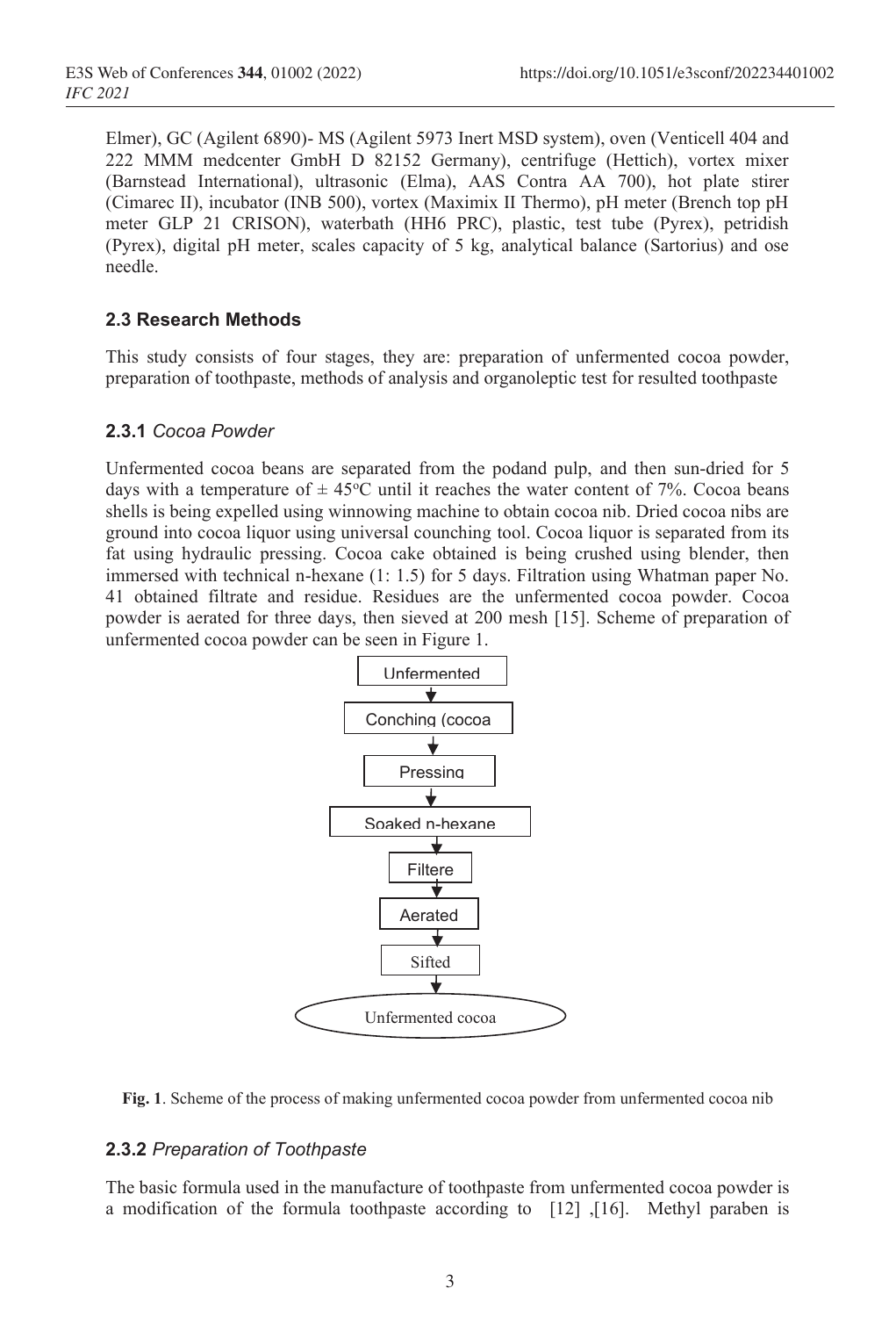dissolved in hot water and added sorbitol, after all soluble salts are added (a). Texapon dampened little by little with glycerin is then stirred until homogeneous (b). In the container of texapon and glycerin (bb) solution of a mixture of methyl paraben (a) is added, stirred until it forms a gel mass (c). Into a gel mass (c) was added successively ingredient calcium carbonate, gum arabic, Na-saccharin, sodium benzoate, aquabidestilat and nonfermented cocoa powder dimixer until homogeneous to form a smooth paste base.

#### **2.4 Analytical Methods**

This research uses experimental methods. In this study there were four treatments, namely the addition of unfermented cocoa powder with a concentration of 1%; 2.5%; 4.0%; and 5% and repeated three times. Combination treatment is 4x3 repetition so that acquired 12 units of the experiment. Data analysis using analysis of variance (ANOVA) and carried out further tests when F<sub>counted</sub>> F<sub>table</sub> at the level of 95% and 99% use Tukey's Honest Significant Difference (HSD) Test. Non-fermented cocoa poder toothpaste is then analyzed its acidity using pH meter; viscosity using a viscometer, water content using Indonesian Pharmacopoeia IV method, and heavy metals content (Cu, Pb, Hg, and As) using the AAS method. Antibacterial activity of unfermented cocoa poder toothpaste is being tested t using Indonesian Pharmacopoeia IV.

#### **2.4.1. Experimental Toothpaste Organolaptic Test**

Assessment of toothpaste containing active ingredient non-fat non-fermented cocoa powder conducted by 15 panelists. Assessment is written in the form of hedonic scale of 1-5 with increasing preference level, as increasing numbers of the scale  $(1 =$  strongly dislike;  $2 =$ dislike;  $3$  = neutral;  $4$  = like; and  $5$  = very like). The data were analyzed statistically if there is a noticeable difference continued with HSD test [17].

# **3 Result and Discussion**

## **3.1 Effect of Unfermented Cocoa Powder Toothpaste.**

Results of unfermented cocoa powder's effect on *Streptococcus mutans* bacter are shown on Table 1.

| No. | Concentration of Unfermented cocoa powder | Inhibition Diameter (mm) |
|-----|-------------------------------------------|--------------------------|
|     | $1.0\,\%$                                 | 18,326                   |
|     | $2,5\%$                                   | 19,415                   |
|     | $4.0\%$                                   | 20,936                   |
|     | $5.5\%$                                   |                          |

|  |  | Table 1. Average inhibition diameter of toothpaste made with unfermented cocoa powder |
|--|--|---------------------------------------------------------------------------------------|

As shown on Table 1, the fourth toothpaste containing unfermented cocoa powder has antibacterial power which gives an inhibitory effect on the growth of bacteria *S. mutans*. The effects of unfermented cocoa powder as the active ingredient is due to phenol and derivatives that can change the nature of the bacterial cell protein. Toksit phenols are compounds that contain secondary metabolites that some tannins, catechins, flavonoids, steroids/ terpenoids, and alkoloid. The compound can lead to disrupted protein structure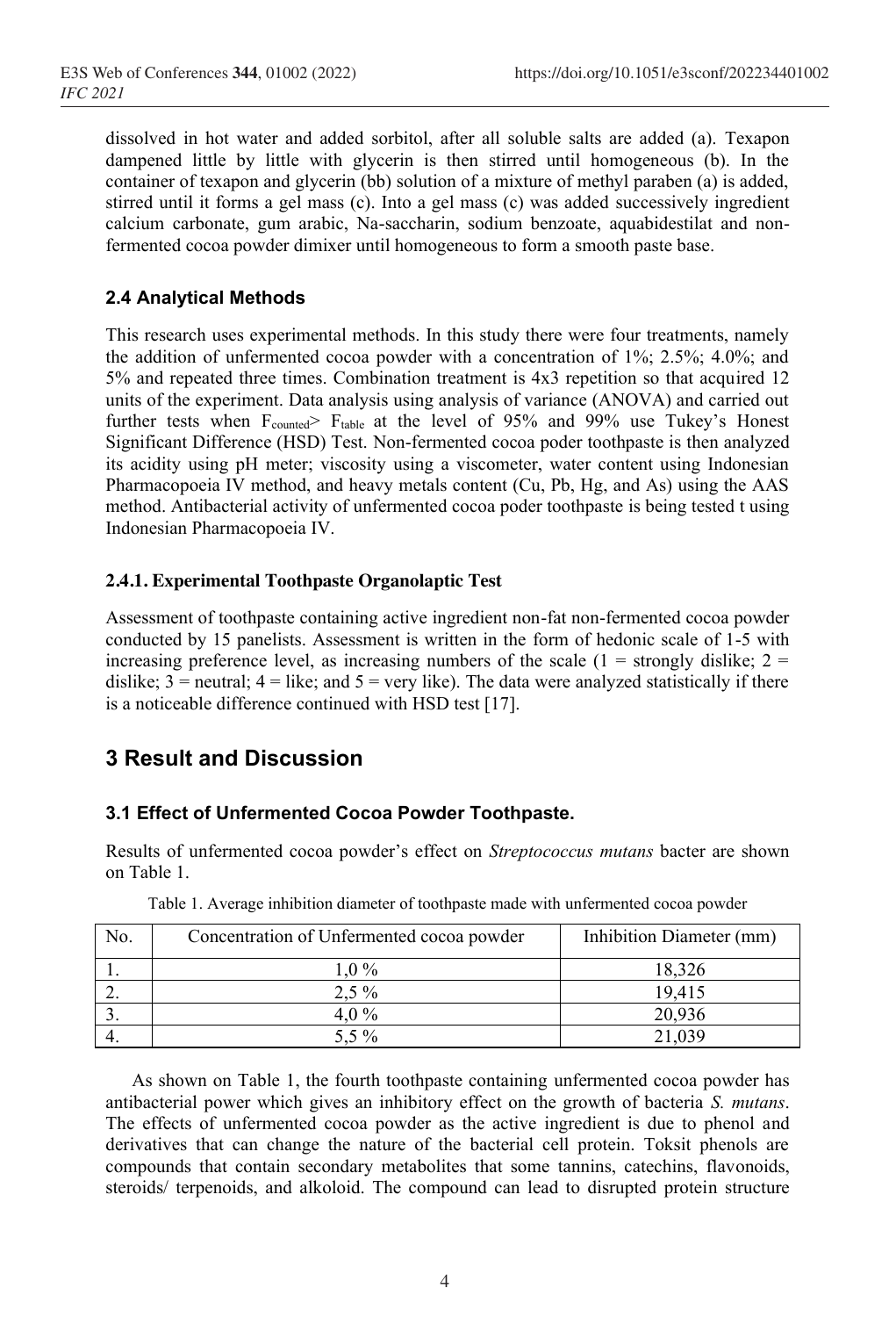without any damage to the structure of the resulting protein covalently framework changed properties.

According [5], the amino acid sequence of proteins remained intact after changing nature, but the biological activity to be damaged so that the protein can not perform its function. The results are consistent with research conducted by[14], [18], [19]. that the addition of the active ingredient in toothpaste to give an inhibitory effect against *S. mutans* and *S.viridans*. According to [19], that a new material can be said to have antimicrobial activity when the diameter of the barrier formed is 6 mm or 0.6 cm. The antibacterial properties of polyphenols derived from catechin and proanthocyanidin compounds contained in polyphenols. Catechins are naturally occurring polyphenol compounds are secondary metabolites and included in class compilers tannins, while proanthocyanidin is another name for condensed tannins [3]. In general, the antibacterial effect of tannins is reacted with the cell membrane, enzyme inactivation and destruction or inactivation of the function of the genetic material of bacteria [20].

Catechin and anto prosianidin addition, the antibacterial properties of polyphenols are also derived from the flavonoid compound. Flavonoids are the largest group of phenolic compounds and have the mechanism of action in inhibiting the growth of bacteria by inactivating the enzyme protein in the cell membrane, resulting in protein structure becomes damaged. Instability in the cell wall and the cytoplasmic membrane of bacteria will result in the function selective permeability, function active transport, controlling the composition of proteins from bacterial cells to be disrupted, so will cause the loss of macromolecules and ions out of the cell, so that the bacterial cells into a loss of form and will lyse [21].

Damage of cell membrane will affect microbial growth process because cell membrane is the site of some of the enzymatic reaction cell. While the mechanism of antimicrobial activity of alkaloids is to insert between the cell wall or DNA and thus prevent microbial DNA replication so that microbial growth will be interrupted [22]. The permeability of the disruption caused by the terpenoids can act as a solvent that is able to incorporate other secondary metabolites into the membrane [23].

Based on the analysis of variance showed that the diameter of the barriers to the growth of *S. mutans* was not significantly different between the treatment at the level of 95% (Fcounted <Ftable) thus differences in the concentration of unfermented cocoa powder is added to each experimental toothpaste does not exert significant influence. According [24]. The effect of antimicrobial agents depends on the concentration, generally a concentration greater than the minimum inhibitory concentration [24], the addition of organic compounds in antibacterial material can reduce the antibacterial activity.

#### **3.2 Viscosity of Toothpaste Made With Unfermented Cocoa Powder**

Viscosity test results of toothpaste unfermented cocoa powder are shown in Table 2.

| Sample               | Parameter | Result    | Tools       |
|----------------------|-----------|-----------|-------------|
| Toothpaste $(1,0\%)$ |           | $455$ dps |             |
| Toothpaste $(2,5\%)$ | Viscosity | $449$ dps | Visco-meter |
| Toothpaste $(4,0\%)$ |           | $445$ dps |             |
| Toothpaste $(5,5\%)$ |           | $442$ dps |             |

**Table 2**. Viscosities of unfermented cocoa powder toothpaste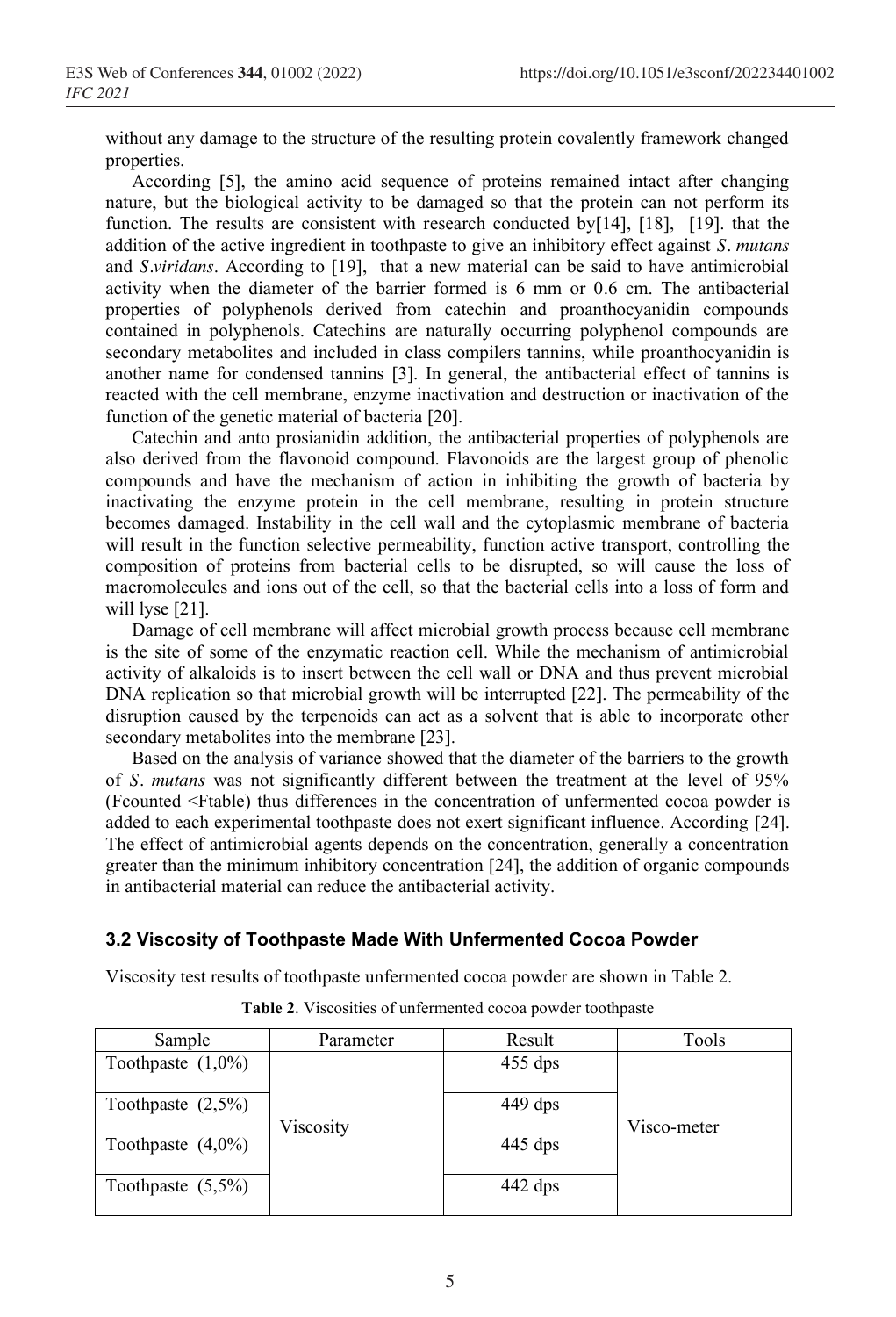The analysis showed that the viscosity decreases with increasing concentrations of unfermented cocoa powder. Viscosity grades to four toothpaste experiments ranged between 442 to 455 dps dps (Table 2). This indicates that the four toothpastes unfermented cocoa powder is more dilute. The low value of viscosity possessed toothpaste containing unfermented cocoa powder because one of the properties of unfermented cocoa powder is easy to absorb moisture from surrounding environment (higroscopis). Based on the analysis of variance showed that the toothpaste viscosity grades four experiments was not significantly different at the 95% confidence level (Fcounted <Ftable) therefore the concentration of unfermented cocoa powder does not exert significant influence on the difference in viscosity.

Viscosity is an important parameter in emulsion products, especially toothpaste because it related to the viscosity stability of an emulsion. The higher the value of the viscosity of a material, then the material will be more stable due to the movement of the particles tend to be difficult [25].

#### **3.3 pH of Unfermented Cocoa Powder Toothpaste**

Results of the degree of acidity (pH) toothpaste experiment with several concentrations of unfermented cocoa powder are shown in Table 3.

| Sample               | Parameter | Result | Tools    |
|----------------------|-----------|--------|----------|
| Toothpaste $(1,0\%)$ |           | 7,38   |          |
| Toothpaste $(2,5\%)$ | pH        | 7.45   | pH meter |
| Toothpaste $(4,0\%)$ |           | 7,68   |          |
| Toothpaste $(5,5\%)$ |           | 7,50   |          |

**Table 3**. Degree of acidity (pH) of experimental toothpaste and commercially available toothpaste

The values of pH for the fourth experimental toothpastes (Table 3) are on the range 7.38-7.68. The value meets SNI 01-3524-1994 requirements for toothpaste, therefore resulted toothpastes are safe to be used [26].

Analysis of varians shows that the impact of addition unfermented cocoa powder to toothpaste did not significantly change pH value of the entire toothpastes with 95% and 99% confidence level (Fcounted < Ftable). Therefore, toothpaste made with unfermented cocoa powder does not harmful human health.

According to microbiology test, toothpaste made with unfermented cocoa powder shows no microbial activity (Table 4) at pH range 7.38–7.68. Microbial activity does not occur at pH range of 7–7.7 or neutral condition. Microbial activity is expected to occur below pH 7. This assumption is in line with [27] study, which stated that microbe can grow under degree of acidity (pH) of 2.73 with optimum pH value of 6. [28], (2009) stated that *S. mutans* is aciduric because it can resist and breed in acidic nature until pH 4,5.

#### **3.4 Microbiology Test of Unfermented Cocoa Powder Toothpaste**

Result of microbiology test of unfermented cocoa powder toothpaste with concentration of 1,0; 2,5; 4,0; and 5,5% are shown in Table 4.

In Table 4, it shows that *Streptococcus mutans*, *Pseudomonas aeruginosa* and *Candida albicans* were not detected for the four experimental toothpaste and control toothpaste. Absence of those type of bacteria were caused by unfermented cocoa powder containing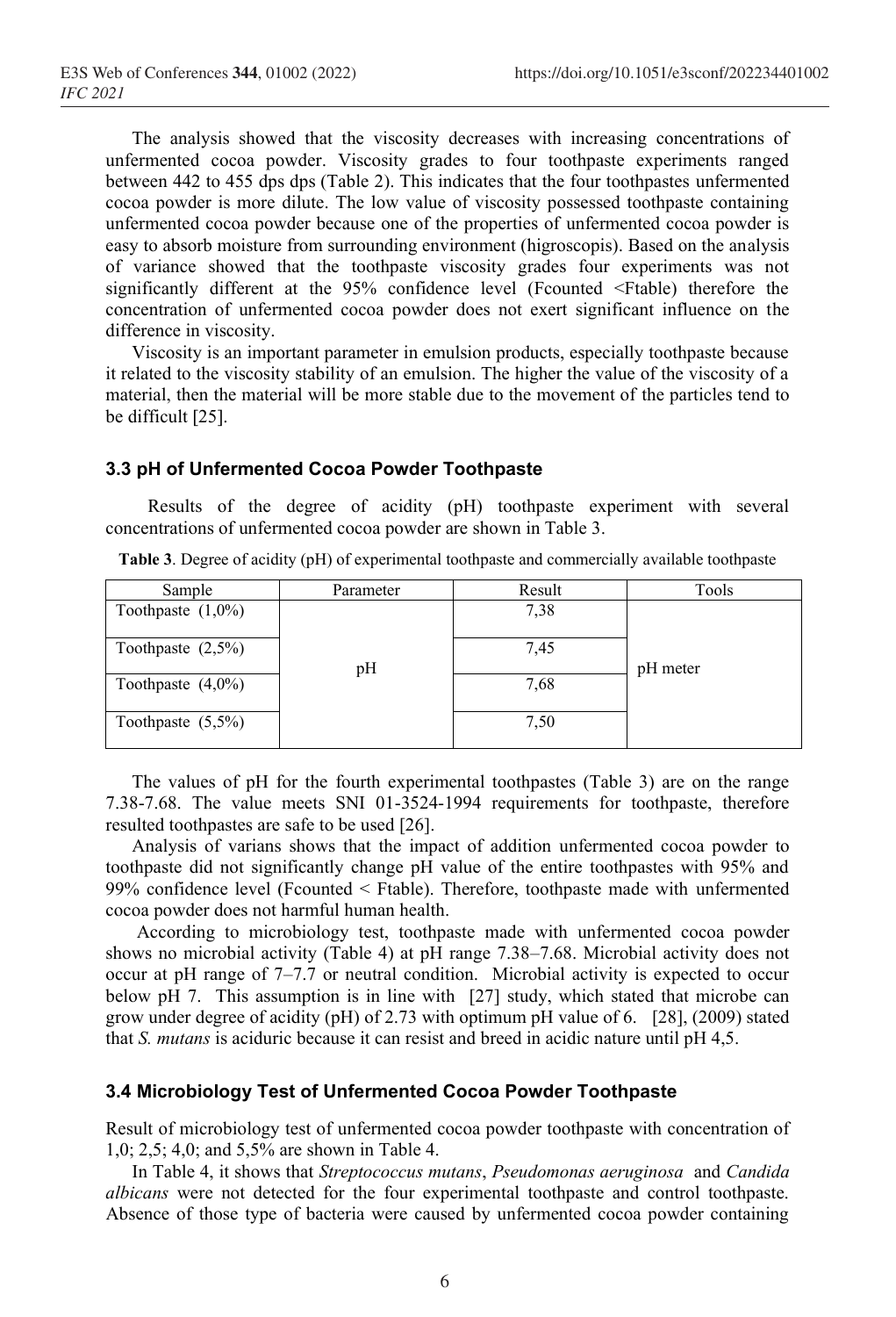polyphenols and flavonoid class of compounds, which are able to inhibite the growth or development of three types of bacteria through destruction of the bacterial cell wall. Mechanism of action of polyphenols in the inhibition of bacteria is through protein denaturation and coagulation of bacterial cells or through the destruction of the bacterial cell wall. According to [19], antimicrobial mechanism of action of phenols is by means of protein denaturation and coagulation of bacterial cells, which interact with the phenol derivative bacterial cells through adsorption processes involving hydrogen bonds. At low levels, it can lead to lysis of cytoplasmic wall, formation of complex protein-phenol with weak bonds and immediate decomposition, followed by phenol penetration into cells and cause precipitation and denaturation of proteins.

| No. | Sample                                              | Parameter                      | Result   |
|-----|-----------------------------------------------------|--------------------------------|----------|
| 1.  | Toothpaste (1%)                                     | Streptococcus<br>mutans        | Negative |
|     |                                                     | Pseudomonas<br>aeruginosa      | Negative |
|     |                                                     | Candida albicans               | Negative |
| 2.  | Toothpaste (2,5%)<br><i>Streptococcus</i><br>mutans |                                | Negative |
|     |                                                     | Pseudomonas<br>aeruginosa      | Negative |
|     |                                                     | Candida albicans               | Negative |
|     |                                                     | <i>Streptococcus</i><br>mutans | Negative |
| 3.  | Toothpaste (4%)                                     | Pseudomonas<br>aeruginosa      | Negative |
|     |                                                     | Candida albicans               | Negative |
|     |                                                     | <i>Streptococcus</i><br>mutans | Negative |
|     | Toothpaste (5,5%)<br>4                              |                                | Negative |
|     |                                                     | Candida albicans               | Negative |

**Table 4.** Microbiology test result of toothpaste made with unfermented cocoa powder

#### **3.5 Flavor, Aroma and Color Test of Toothpaste Made With Unfermented Cocoa Powder**

Evaluation results of flavor, aroma and color test of toothpaste made with unfermented cocoa powder with a fat-free concentration of 1%; 2.5%; 4%; and 5.5% conducted by 15 semi-trained panelists. The test results for flavor and color of toothpaste made with unfermented cocoa powder can be seen in Table 5.

Table 5. Result of average hedonic test of flavor, aroma and color of toothpaste made with unfermented cocoa powder

| Test Criteria | $1\%$ | $2,5\%$ | 4%  | 5% |
|---------------|-------|---------|-----|----|
|               |       |         |     |    |
| Flavor        | ے و   |         |     |    |
| Aroma         | 3.3   |         |     |    |
| Color         | J,U   |         | J,U |    |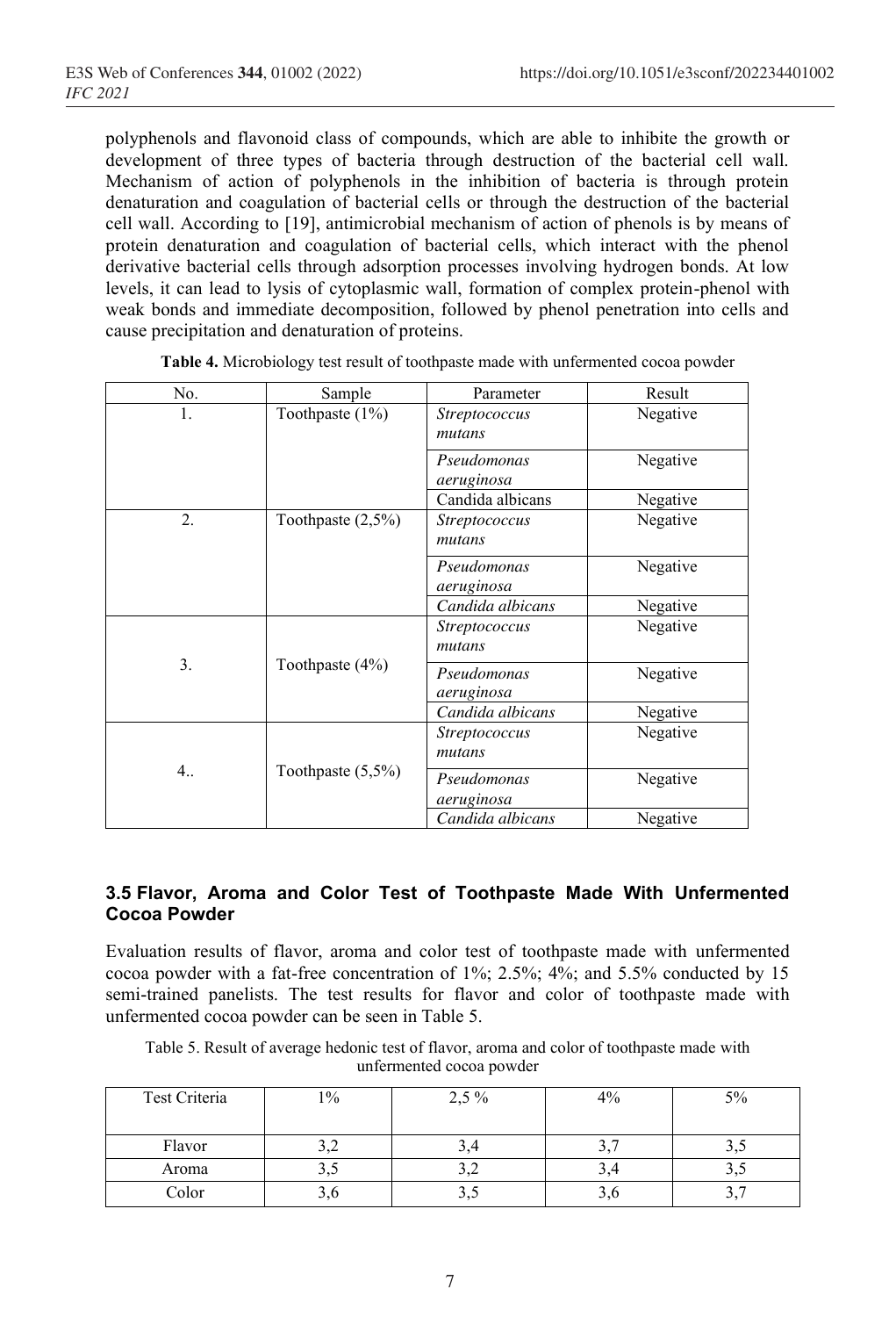Table 5. shows that the value of the hedonic test average of 15 panelists attribute to the highest sense given in toothpaste experiment with the active component concentration of  $0.5\%$  with a value of 4.2.

The higher the concentration of the active components given in toothpaste made with unfermented cocoa powder, the more declining ratings given by panelists attributed to the flavor of toothpaste. Panelist's assessment attributes to flavor is decreasing with the increasing of concentrations active components concentration. It is suspected that the use of unfermented cocoa powder resulted in unpleasant bitter taste. Results of analysis of variance analyst shows that preference level of panelists attribute to flavor is 95% of confidence level, which indicates that the difference in the concentration of defatted unfermented cocoa powder gives a significant influence (Fcounted> Ftable) against the attributes of flavor to toothpaste experiment. Results of further Honestly Significant Difference (HSD) tests is at error rate of 5%, indicates that the treatment which gives best impact to flavor in experiment toothpaste is 0.5% methanol extract concentration of defatted unfermented cocoa powder. Referring to Pasiga (2004), the active compound concentration commonly added to toothpaste is at range of 0.1-0.5%. Meanwhile, [29] stated that addition of active compound can be at range of 0.2-0.3%. It is assumed that the addition active compound to toothpaste above those range will result in bitter taste.

Analysis of variance attributed to aroma and color for experiment toothpaste (Table 6) shows that there is no significance difference at 95% of confidence level (FCounted < FTable). It means variation of concentrations added to experiment toothpaste do not give significant difference to aroma and color at the confidence level of 95%.

Overall, the results of the analysis of toothpaste products made from non-fermented cocoa powder in terms of the results of inhibition, viscosity, pH, flavor aroma and microbiology showed that the results met the SNI quality standards for toothpaste and the product could be recommended and utilized for small and medium industries.

# **4 Conclusion**

Results of concentration variations treatment of unfermented cocoa powder in toothpaste do not have a significant influence on the diameter of inhibition of bacteria *S. mutans*. The diameter inhibition of fourth toothpastes made with unfermented cocoa powder as inhibiting growth of bacteria *S. mutans* are 18.326; 19.415; 20.936; and 21.039 mm respectively. The fourth toothpastes have pH above 7, which is in accordance to SNI 01- 3524-1994, and panelists mark "like" with a score above 3.

## **References**

- 1. Volk,W. A. Wheeler,M.F. Basic Microbiology. E **5**, 1. (1993)
- 2. Rachdie, M. Essay. 23. (2005)
- 3. Lestari, C. Widjono. Murdiastuti, K.. Dentistry Magazine , **16.** 1. (2009)
- 4. Sasmita, I. Pertiwi, A. Halim, Luca. PIN IKGA. J. PDGI. II. 37-41. (2007)
- 5. Pratiwi, R. Magazine Dentistry. J. D. **38**, 2 (2005)
- 6. Yunilawati, R. Essay. IPB. (2006)
- 7. Sabir, A. Dentistry Magazine . **38**, (2005)
- 8. Akiyama, H. Fuji, K.. Yamasaki, O. Oono, T. Iwatsuki, K. Antimicrobial Chemotheraphy. J. A.C. **48**, (2001)
- 9. Markham. K. Microbiol. J. Clin Microbiol. **33**, 8 (1995)